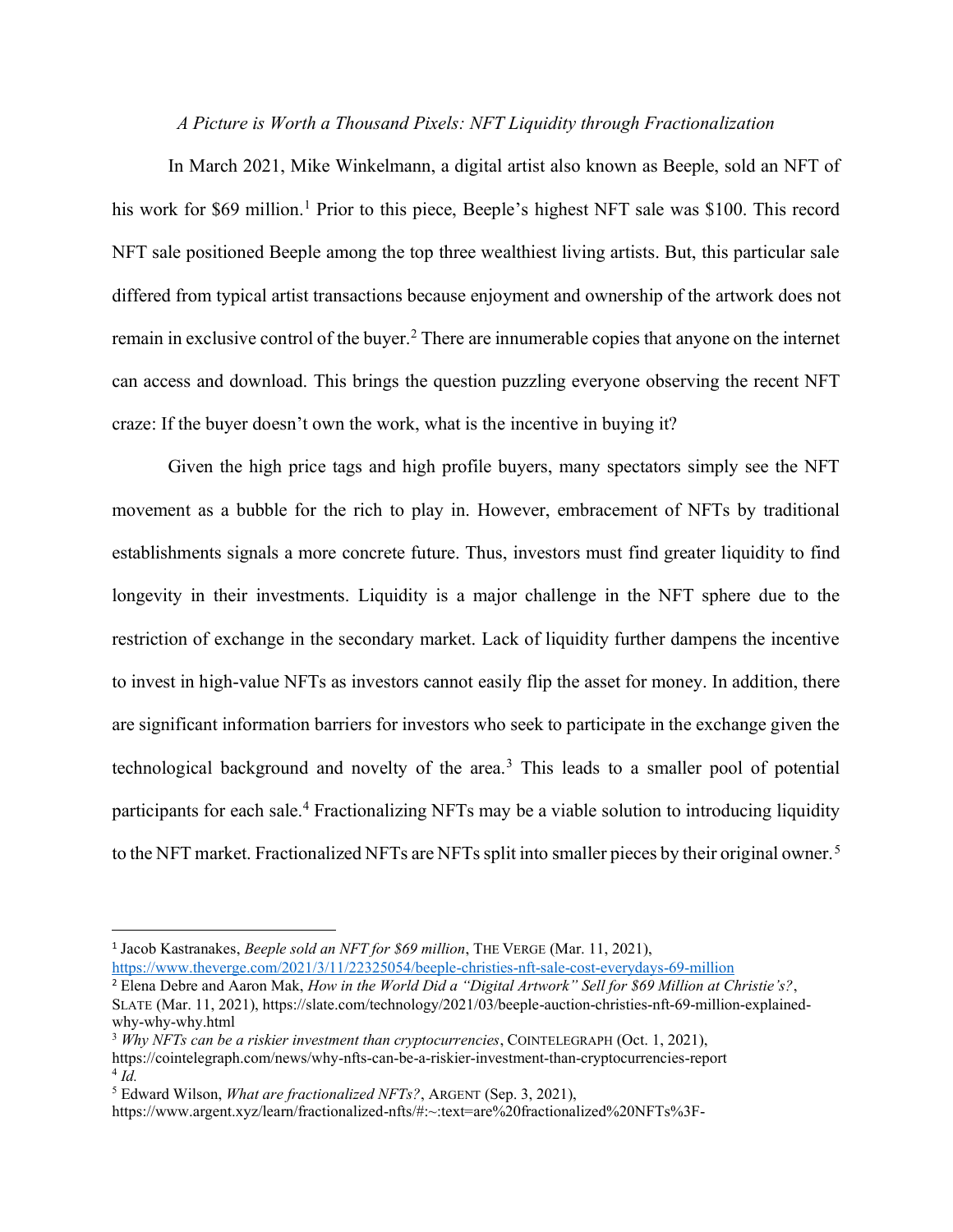For example, the *First 5000 Days* could be split into its component pieces and sold for 1/5000<sup>th</sup> of the total NFT price. This makes it possible for high-value buyers to earn liquidity on their assets by opening a market for wider participation and allowing investors to discover fair prices.<sup>6</sup>

Fractionalized NFTs may come across SEC oversight as an investment contract under the *Howey* test. In order to combat the Howey Test and aid the crypto sector, SEC commissioner, Hester Peirce, noted that she hopes for a collaboration with SEC chairman, Gary Gensler, to develop a safe harbor plan that would reduce the regulatory scrutiny over new digital assets on the blockchain.<sup>7</sup> This plan includes a window for token issuers to build decentralized networks to prove that securities laws do not apply to their projects.<sup>8</sup> With an optimistic outlook from the SEC, it is possible that companies could decentralize their fractional NFT platforms in a way that bypasses the "efforts by others" prong of the *Howey* test.

This model would involve an on-chain, open-source smart contract to allow anyone to submit an NFT to the smart contract and receive back fractionalized NFTs in return.<sup>9</sup> These fractional NFTs would not require promoter efforts to maintain a ledger or ensure transferability because they are created on an existing open-source standard like the Ethereum blockchain, which allows holders to directly transfer their fractional NFTs on chain without reliance of any third party.<sup>10</sup> This kind of decentralized technology takes issuers and promoters out of the underlying transaction, making it more akin to a Bitcoin or Ethereum system which has been given greater autonomy to operate by the SEC.

<sup>,</sup>Fractionalized%20NFTs%20are%20NFTs%20split%20into%20smaller%20pieces%20by%20their,locked%20into %20a%20smart%20contract.

<sup>6</sup> *Id.*

<sup>7</sup> Anthony Lehrman*, Selling Fractionalized NFTs Could Break the Law*, CRYPTOBROWSER (Mar. 26, 2021), https://cryptobrowser.io/news/selling-fractionalized-nfts-could-break-the-law-says-sec-commissioner/

<sup>8</sup> *Id.*

*<sup>9</sup> Id.*

*<sup>10</sup> Id.*